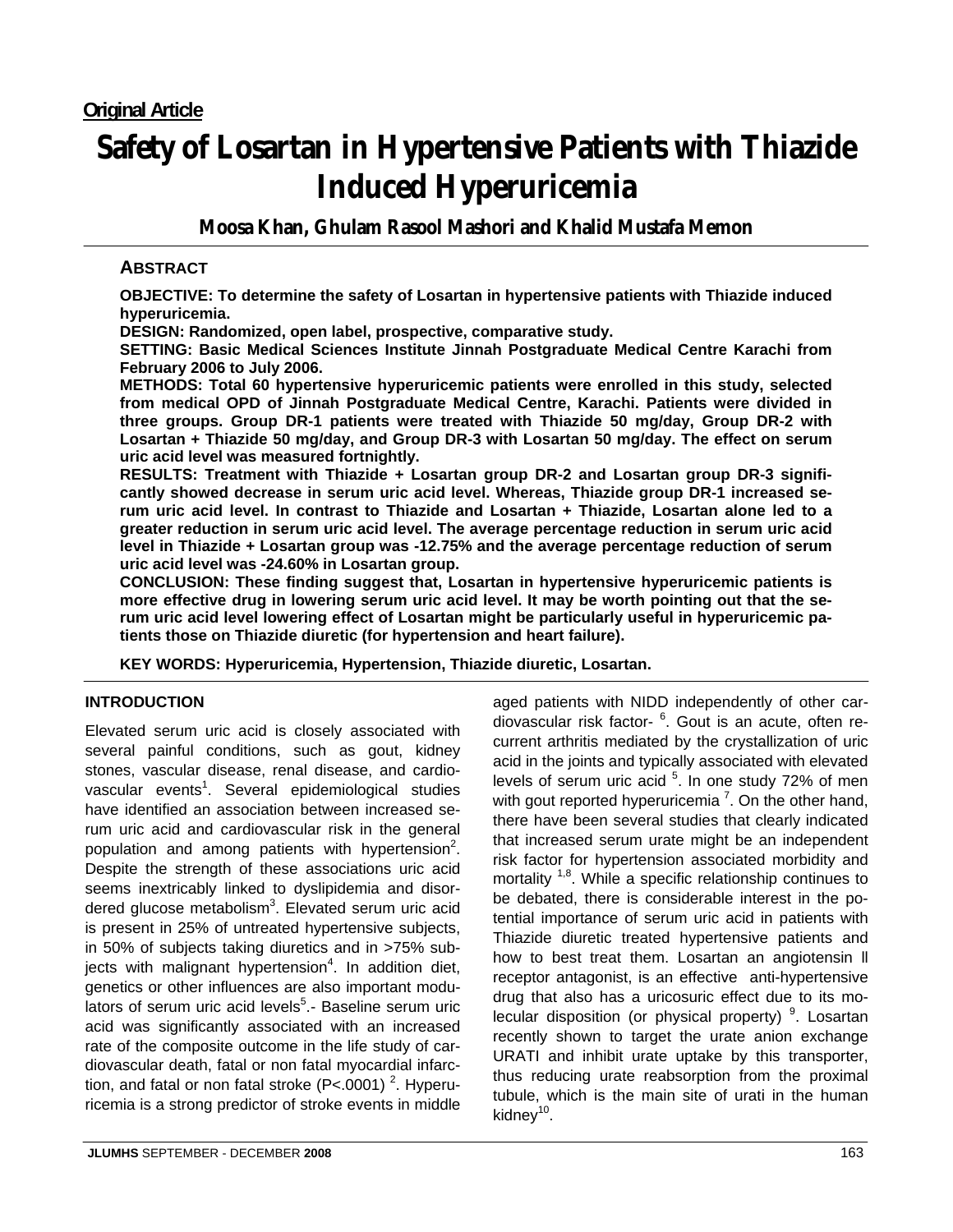## **PATIENTS AND METHODS**

This randomized, open label, prospective, comparative study was conducted in the Department of Pharmacology and Therapeutics, Basic Medical Sciences Institute (BMSI), Jinnah Postgraduate Medical Centre, Karachi in collaboration with other wards/OPD. Sixty hypertensive hyperuricemic patients were enrolled in this study, selected from medical OPD of Jinnah Postgraduate Medical Centre Karachi. The 57 patients remained associated through out the study period, whereas 3 patients were dropped due to failure of the follow-up period, among those 2 in Thiazide group and 1 in Losartan + Thiazide group. The research and ethics committee of our institution approved the study protocol. All the patients in the study were selected accordingly to the following criteria.

## **Inclusion Criteria:**

Thiazide induced hyperuricemic hypertensive patients (serum uric acid level between 7.0 and 12.0 mg/dL of either sex, their ages ranging from 45 to 65 years.

## **Exclusion Criteria**:

Secondary hypertension, history of gout and renal lithiasis with in the last two years, history of malignant hypertension, history of cerebrovascular accidents with in last two years, cardiac arrhythmia, clinically significant renal and hepatic impairment, pregnant and lactating women, history of neurological and mental disorder, patients using any drug that could affect serum uric acid level.

## **Materials And Parameter:**

AT1 receptor blocker Losartan 50 mg Thiazide diuretic 50 mg (Hydrochlorothiazid) Kit for uric acid (linear chemicals)

Disposable syringes

Blood samples from all patients at screening and follow up were analyzed for serum urate by the enzymatic colorimetric method. Laboratory tests were performed at screening and then fortnightly follow-up visits.

## **Study Design:**

The selected patients were divided into three groups. Group or Drug-1 (DR 1) Thiazide

Twenty hypertensive hyperuricemic patients with above mention inclusion criteria were allocated tab. Thizide 50 mg/day for 12 weeks

Group or Drug-2 (DR-2) Losartan+ Thiazide

Twenty hypertensive hyperuricemic patients with the same criteria were allocated Tab. Losartan 50 mg + Thizide 50 mg once daily for 12 weeks

## Group or Drug-3 (DR 3) Losartan

Twenty hypertensive hyperuricemic patients with same criteria were provided Tab Losartan 50 mg/day for 12 weeks.

## **Statistical Analysis**:

All the values were taken as mean and  $\pm$  SD. The primary efficacy measurement was the mean change in serum uric acid throughout the study period from the baseline to end point. To compare means and standard deviations of quantitative variables between three groups, Student t-test was used.

## **RESULTS**

In this study, a total number of 60 patients were randomized, both sexes were enrolled. They were divided in three groups of 20 patients each and designated as group DR-1 (Thiazide), group DR-2 (Thiazide + Losartan) and group DR-3 (Losartan). All the patients ranged in age between 45 and 65 years. Our final analysis applied to 57 patients who completed the study protocol, as 3 patients were unable to complete the study. When end-study results of three groups were compared they showed significant changes effect in serum uric acid level as illustrated in **Table I**. When data of groups compared with each other, in group DR-3 Losartan 50 mg once daily and group DR-2 Thiazide 50 mg + Losartan 50 mg once daily produced significant ( $P < 0.001$ ) decrease in serum uric acid level. In group DR-3 (Losartan ) mean serum uric acid level decreased from 8.21±0.17 mg/dL on day 0 to 6.99±0.13mg/dL on day 45 and to 6.19±0.11 mg/dL on day 90. The reduction was statistically highly significant (P < 0.001) when compared between day 0 and day 45 between day 45 and day 90 and between 0 and day 90. The average percentage reduction was -24.6%. In group DR-2 (Thiazide + Losartan) mean serum uric acid level decreased from 8.70±0.25mg/dL at day 0 to 8.09±0.23 mg/dL on day 45 and 7.59±0.22 mg/dL on day 90. The reduction was statistically highly significant ( $P < 0.001$ ) when compared between day 0 and day 45, between day 45 and day 90, and day 0 and day 90. The average percentage reduction was -12.75% from day 0 to day 90. In DR-1 group (Thiazide) mean serum uric acid level increased from  $8.41 \pm 0.21$  mg/dL on day 0 to 8.75±0.22mg/dL on day 45 and to 9.01±0.20 mg/dL. This increase in serum uric acid level was statistically highly significant ( $p < 0$  .001) when compared between day 0 to day 45 and day 45 to day 90. The average percentage increase in serum uric acid level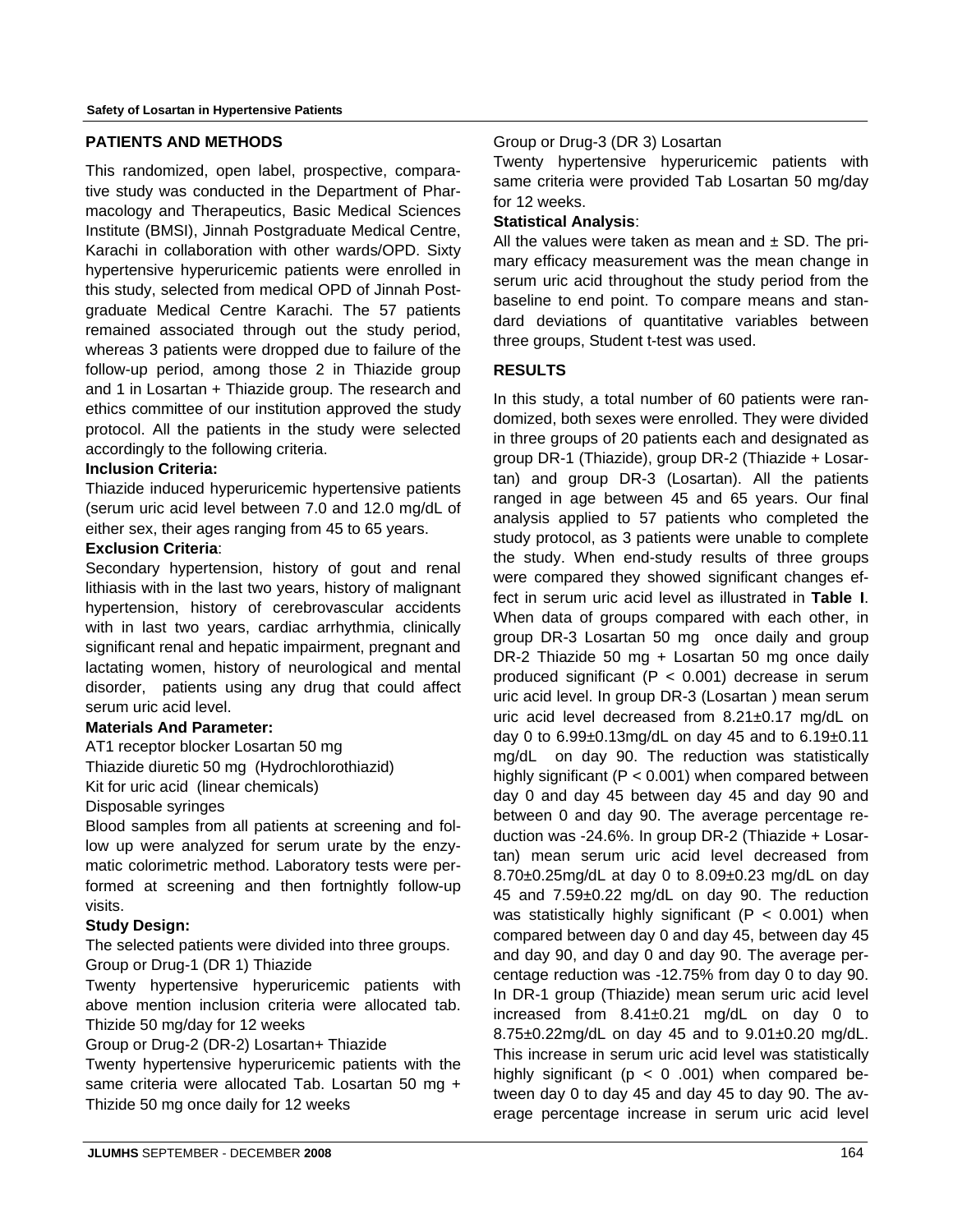

tan on serum uric acid with essential hypertension and elevated levels of serum uric acid. Losartan was first reported to decrease serum uric acid in a dose dependent manner with uricosuric properties and this study extends those findings in the Pakistani population. In the life study Losartan was shown to decrease the elevated levels of uric acid that hypertensive experience Losartan attenuated the increase in serum uric acid by comparison to the atenolol treated group over the entire duration of study of 4.8 years (P<0.001). In life study, baseline serum uric acid was significantly associated with increased cardiovascular risk  $1$ . In a secondary analysis of the life study, it was shown that 29% of the reduction in the composite outcome measure (cardiovascular death, MI and stroke) in the Losartan group could be explained by the difference in serum uric acid over the course of the study (P=0.004)². These results suggest that the unique uricosuric quality of Losartan may be an added benefit of this particular angiotensin receptor blocker. Previously, it was shown that Losartan induced a significant decrease in serum uric acid levels in patients

#### **TABLE I:**

| CHANGE IN MEAN SERUM URIC ACID LEVEL FROM DAY 0-DAY 45, DAY 45-DAY 90 AND DAY 0-DAY 90 |
|----------------------------------------------------------------------------------------|
| OF TREATMENT WITH DR1, DR2 AND DR3 IN HYPERTENSIVE HYPERURICEMIC PATIENT               |

| <b>Groups</b>   | At Day 0                      | At Day 45                     | At Day 90                     | <b>P</b> Value |         |            |
|-----------------|-------------------------------|-------------------------------|-------------------------------|----------------|---------|------------|
|                 |                               |                               |                               | <b>D0-D45</b>  | D45-D90 | $D0 - D90$ |
| DR <sub>1</sub> | $8.41 \pm 0.21$<br>$n = 20$   | $8.75 \pm 0.22$<br>$(n = 18)$ | $9.01 \pm 0.20$<br>$(n = 18)$ | < 0.001        | < 0.001 | < 0.001    |
| DR <sub>2</sub> | $8.70 \pm 0.25$<br>$(n = 20)$ | $8.09 \pm 0.23$<br>$(n = 20)$ | $7.59 \pm 0.22$<br>$(n = 19)$ | < 0.001        | < 0.001 | < 0.001    |
| DR <sub>3</sub> | $8.21 \pm 0.17$<br>$(n = 20)$ | $6.99 \pm 0.13$<br>$(n = 20)$ | $6.19 \pm 0.11$<br>$(n = 20)$ | < 0.001        | < 0.001 | < 0.001    |

The concentration was measured in mg/dL figure in parentheses indicate number of patients. Key

 $DR1 = Thiazide$ 

DR2 = Losartan + Thiaezid

```
DR3 = Losartan
```
Figures are in (mean  $\pm$  SD)

#### **DISCUSSION**

In current study, we conducted a comparative clinical trial to evaluate the effect of Losartan on serum uric acid in hypertensive patients with Thiazide induced hyperuricemia in Pakistani population, the primary objective of this study was to see the effect of Losarand gout. They found that increasing the dose of Losartan from 50mg once daily to twice a day did not further reduce serum uric acid levels <sup>9</sup>. In a similar study of Asian men with gout and hypertriglyceridemia or hypertension, the addition of Losartan to allopurinol (p < 0.01) caused a significant decrease in serum uric acid  $11$ . In the present study Losartan treatment induced a significant decrease in serum uric acid levels in Pakistani patients with hypertension and high levels of uric acid, which is in agreement with the results reported by several others<sup>9-11</sup>. The study of Takahashi et al, showing reduction of 11% in serum uric acid

with hypertension, elevated levels of serum uric acid,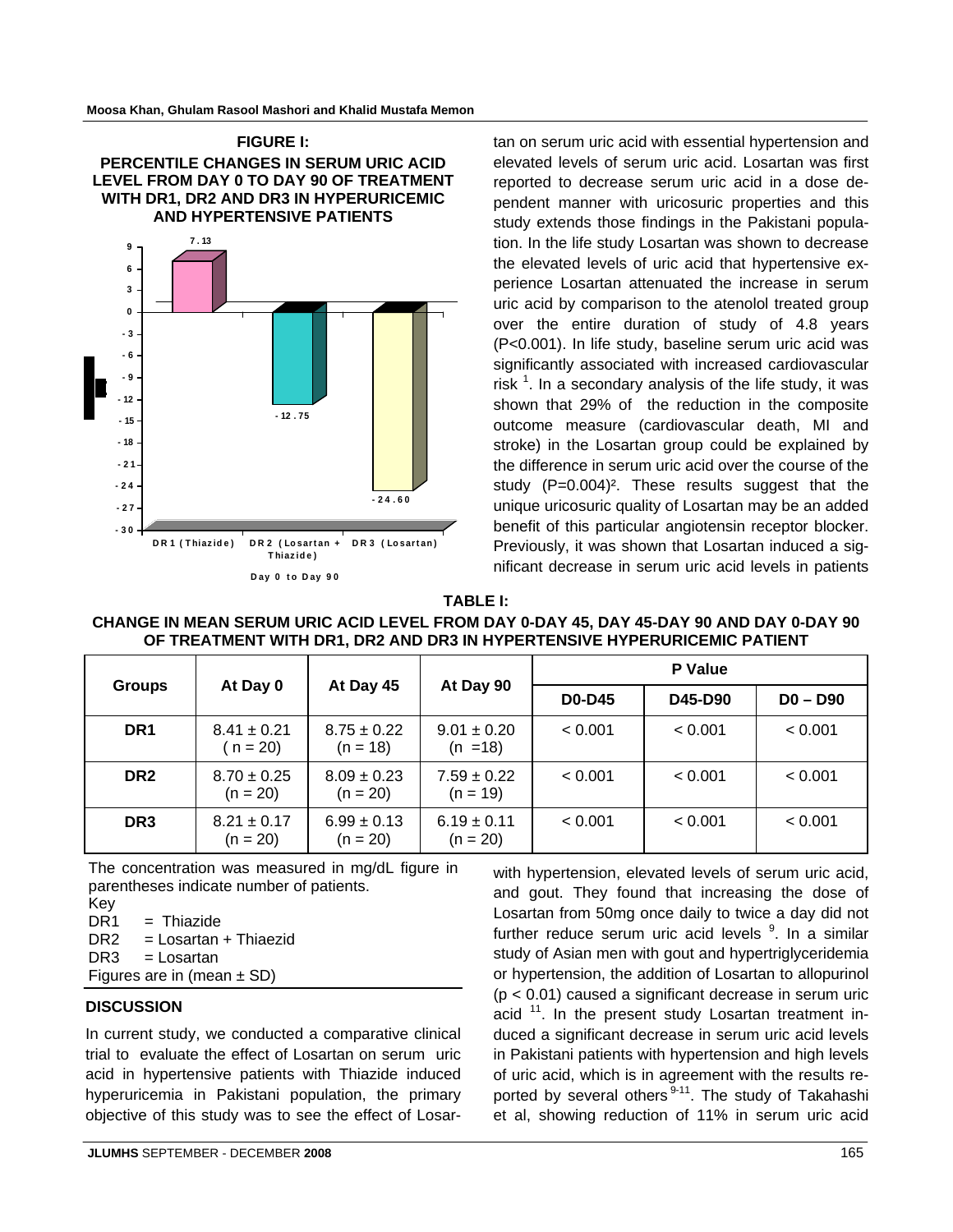#### **Safety of Losartan in Hypertensive Patients**

level in combination therapy i.e. Losartan and allopurinol and 15% reduction in serum uric acid level, Losartan alone decreased serum uric acid by 13%. The result of this study correlates with Takahashi in respect of monotherapy i.e. Losartan <sup>11</sup>. Our results are also in favor of Weber et al, who concluded that mean values of serum uric acid reduced by Losartan at baseline (0.44 mmol/l to 0.39 mmol/l) after 24 hours. Our study matches with the study of Weber  $13$ . Our observations of DR-2 group and DR-3 group regarding serum uric acid reduction supported by the study of Bardin showing that Losartan increased urinary uric acid excretion up to 30% and was observed 15% reduction in mean serum uric acid level by Losartan  $10$ . Minghelli et al, evaluates the uricosuric effect of Losartan in hypertensive patients with hyperuricemia and concluded that plasma uric acid levels decreased significantly after 4 weeks of treatment with Losartan  $(P < 0.05)$  a significant increase in uric acid excretion was observed only with Losartan support our result <sup>14</sup>. Our observations of DR-2 group and DR-3 group regarding serum uric acid level are also supported by the study of Alice et al, that showed Losartan decreased serum uric acid in cyclosporin induced hyperuricemia in hypertensive patients and was observed reduction in mean serum uric acid level at baseline 7.8 mg/dL to 7.3 mg/dL at week 3 by Losartan  $12$ . Since serum urate is elevated in renal dysfunction or inappropriate diet and may be marker for cardiovascular disease and a Thiazide is often co-prescribed with Losartan, the uricosuric effect of Losartan may be useful to counter-act any rise in urate or increase in risk of gout. Losartan has no indication for the treatment of elevated levels of serum uric acid, but is indicated for the treatment of hypertension. Several studies have indicated that increased serum might be an independent risk factor for hypertension-associated morbidity and mortality, so Losartan may be a good option in hypertensive patients with elevated levels of serum uric acid.

## **CONCLUSION**

It may be worth pointing out that uricosuric effect of Losartan might be particularly useful in patients those on Thiazide diuretic (for hypertension and heart failure). Losartan might be a useful therapeutic tool to control blood pressure and reduce serum uric acid levels in hypertensive patients. And we can prescribe Thiazide in combination with Losartan in patients having hyperuricemia, hypertension and gout.

## **REFERENCES**

- 1. Johnson RJ, Kang DH, Feig D, Kirlighn S, Kanellis j. is there a pathogenetic role for uric acid in hypertension and cardiovascular and renal disease? Hypertension 2003; 41(6):1183–90.
- 2. Hoieggen. The impact of serum uric acid on cardiovascular outcome. Kidney International 2004; 65: 1041-9.
- 3. Culleton BF, Larson MG, Kennel WB, Levy D. Serum uric acid and risk for cardiovascular disease and death: the framinghan heart study. Ann Intern Med 1999; 131:7-13.
- 4. Dang A, ZhangY, Chen G, Song W, Wang B. Effect of Losartan and irbesartan on serum uric acid in hypertensive patients with hyperuricemia in Chinese population. J Human Hypertension 2006; 20: 45–50.
- 5. Johnson RJ, Radeont BA. Uric acid and dietinsight into the epidemic of cardiovascular Disease. N Eng J Med 2004; 350(11):1071–3.
- 6. Lehto S, Niskanan L, Tapari. Serum uric acid is strong predictor of stroke in patients with non insulin Dependent Diabetes mellitus. Stroke 1998; 29:635–9.
- 7. Choi HP. Urine rich foods, dairy and protein intake the and risk of gout in men. New Eng J Med 2004; 350:1093–103.
- 8. Weri CJ, Muri SW, Walters MR, Lees KR. Serum urate as independent predictor of poor out–come and future vascular events after acute stroke. 2003; 34(8):1951-6.
- 9. Wurzner G, Gester JG, Chiolero A, Maillard M, Stubi F, Brunner HR. Comparative effects of Losartan and irbesartan on serum uric acid in hypertensive patients with hyperuricemia and gout. J Hypertens 2001; 19(10):1855-60.
- 10. Bardin T. Fenofibrate TB, and Losartan. Ann Rheum 2003; 62: 497-8.
- 11. Takahashi S, Moriwaki Y, Yamamoto T, Tsutsumi Z, Ka T, Fukuchi M. Effect of combination treatment using anti hyperuricemic agents with fenofibrate and/or Losartan on uric acid metabolism. Ann Rheum Dis 2004; 62(6):572-5.
- 12. Schmidt A, Gruber U, Bohmig G, Koller E, Mayer G. The effect of ACE inhibitor and angiotensin ll receptor antagonist therapy on serum uric levels and potassium homeostasis in hypertensive renal transplant recipients treated with CsA. Nephrol Dial Transplant 2001; 16:1034-7.